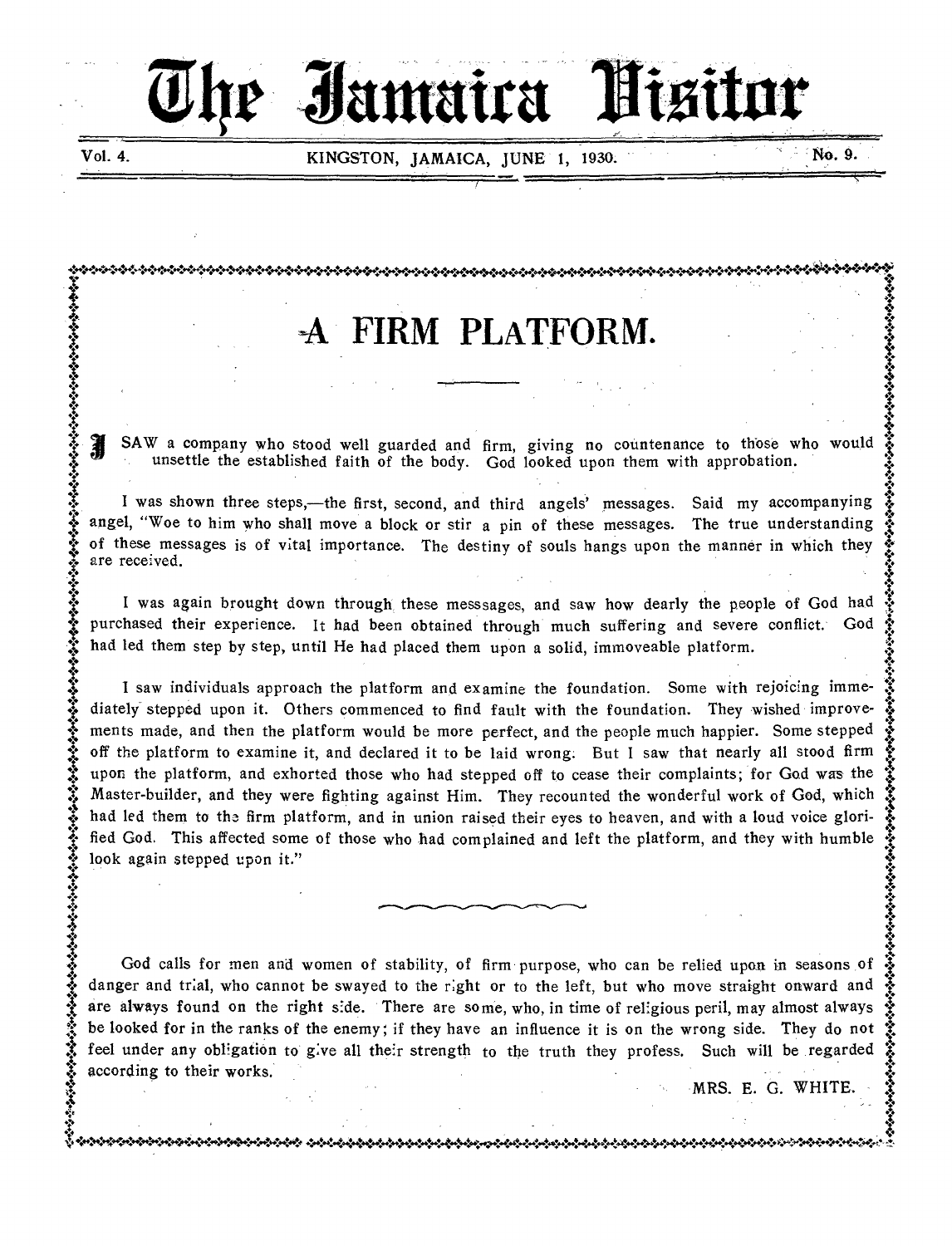#### **THE BIBLE STUDY**

**Salvation is of God, but we must cooperate with Him, or be lost.** 

- **1. Phil. 2: 12. We must work out what He works in us.**
- **2. 2 Tim. 2: 15. We must study to please God.**
- **3. 2 Tim.. 3: 14. We must continue in the right way.**
- **4. 1 Thess. 5: 21. We must prove and hold fast what is good.**
- **5. 2 Thess. 2: 15. We must stand by the truth.**
- **6. Isa. 58: 13.** We **must not trample upon God's Holy Day.**
- **7. Isa. 56: 2. We must keep our hands from evil.**
- **8. Isa. 33. 15. We must refuse a bribe. We must close our ears to scandal** 
	- **or wrong.**  We must shut our eyes against see-
	- **ing evil.**   $22.1$
- **9. 2 Tim. 2: 22. We must run** away from youthful folly.
- **10. 2 Tim. 3: 5. We must turn away from hypocrites,**
- **11. 1 Peter 5:. 9. We must resist,**   $\texttt{Satan.}$   $\mathbf{i}_{1,1}$   $\mathbf{j}_{2,0}$   $\mathbf{k}_{3,0}$
- **12. Matt. 26: 44. We must watch and pray.**
- 13. 1 **Cor. 15: 58. We must keep busy in God's work.**
- **14. John 13: 34. We must love one another.**
- **15. Heb. 10: 25. We must attend the services of God's House.**
- **16. Prov. 11: 25. We must be liberal.**
- **17. Psalm 34: 13. We** must avoid **speaking evil.**
- **18. Isa. 55: 7. We must forsake our own way.**
- **19. Acts. 16: 31. We** must believe in **the Lord Jesus Christ.**

**\* \* \*** 

**NOTE-The word, "Mnst," which is used in the above study is not used imperiously, but advisedly. Ultimate salvation depends upon the right development of Christ-like characters. There is only one way to be savedthe narrow way and those who desire salvation must follow that way. The goal set for the Remnant Church, is to be without fault before the Lord. If we co-operate with Him, He is able to "present you faultless" before Him. Rev. 14: 5 and Jude 24.** 

# **SPECIAL**

In **response to a request, we de**e**m it wise at this time to publish in the "Visitor" of this month, a copy of the resolution which was passed by a large meeting of ministers, workers, and church officers, who happened to be in Kingston at the time, attending the Convention.** 

**This is the** only resolution a copy • of which was sent to the Colonial Secretary for the Government, **in order to show that Seventh Day Adventists are not connected with any racial agitation.** 

**There are several societies in Kingston to-day, and, perhaps through Jamaica, that work on racial lines, and it seemed best to let the Governemnt know that we are not in any way**  identified with such movements.

Similar **resolutions were passed years ago in other parts of the Caribbean circle of Islands, and were**  very kindly received by the respective **goVernirients.** 

**The,, special: need for this action at the time it was sent out, was the**  fact that invitations were being cir**culated to our members and ministers to attend a meeting of a distinctly racial character, and the man who was to inaugurate the movement was designated "A Seventh Day Adventist Minister." Without such a resolution as the one below, the Government and public could scarcely do otherwise than regard our Denominational work unfavourably.** 

**The** resolution reads as follows:

Whereas It has been fundamental in the faith and practice of the Seventh Day Adventist Body **to recognize,** 

- (a) That God has made of one bload all nations of men for to dwell on all **the face** of the earth, and
- (b) That His over-ruling Providence determines and supervises **the**  arrangement of the nations, so that He "sets the bounds of the'r habitation," in order to expedite and facilitate the promulgation and acceptance of the Gospel, (see Acts 17: 24-28) and
- (c) In order to secure to every man Civil protection in the exercise of his religion, to restrain men from wickedness in their social

**and ecomonic relationships, and to maintain Civil - equality before the Law, He has ordained "the powers that be" and ,has commanded all Christians to he**  subject to them<sub>mas-being "not</sub> **a terror to good works, but to to evil:" and that** 

ik.

**(d) The Gospel Commission can only be carried forward** successfully on the basis of Spiritual **unity, drawing men of every nation, kindred, tongue and** people (Matt. 24: 14; 28; 18-22; Rev. 14: **6) into one common Spiritual fellowship without regard to racial, national social or other prejudice; and** 

**Whereas Certain men, having gone out from us, yet still moving under our denominational name as Seventh Day Adventists, are seeking to draw our adherents into racial and social antagonisms, and are agitating the same to** the detriment of the exercise of unity, love, and Christ-like fellowship; as well as undermining the foundations of good government**therefore** 

Resolved That we earnestly dis**claim any countenance of or** connection with such movements, denouncing them as being contrary to the spirit of the Gospel, as calculated to stir up strife, and to bring confusion into our ranks; and that we admonish our workers, Churches. officers and members of discountenance and avoid such agitators, to give them no place in **our churches, and to discipline, in harmony with the Gospel**  any who, as members of our body, may lend themselves **to** the furthe. ance of such agitations.

HUBERT J. EDMED, President.

 $-0:0-$ 

### **NEWS ITEMS**

#### MAHOGANY GROVE CHURCH BUILDING

That which promised to have been a very enjoyable and profitable time, was almost spoiled by rain, which came on near the time appointed for the service of Stone-laying to begin. It lasted throughout the ceremony which had to **be very short, for which we** were all very sorry, **having anticipated so much.**  and a state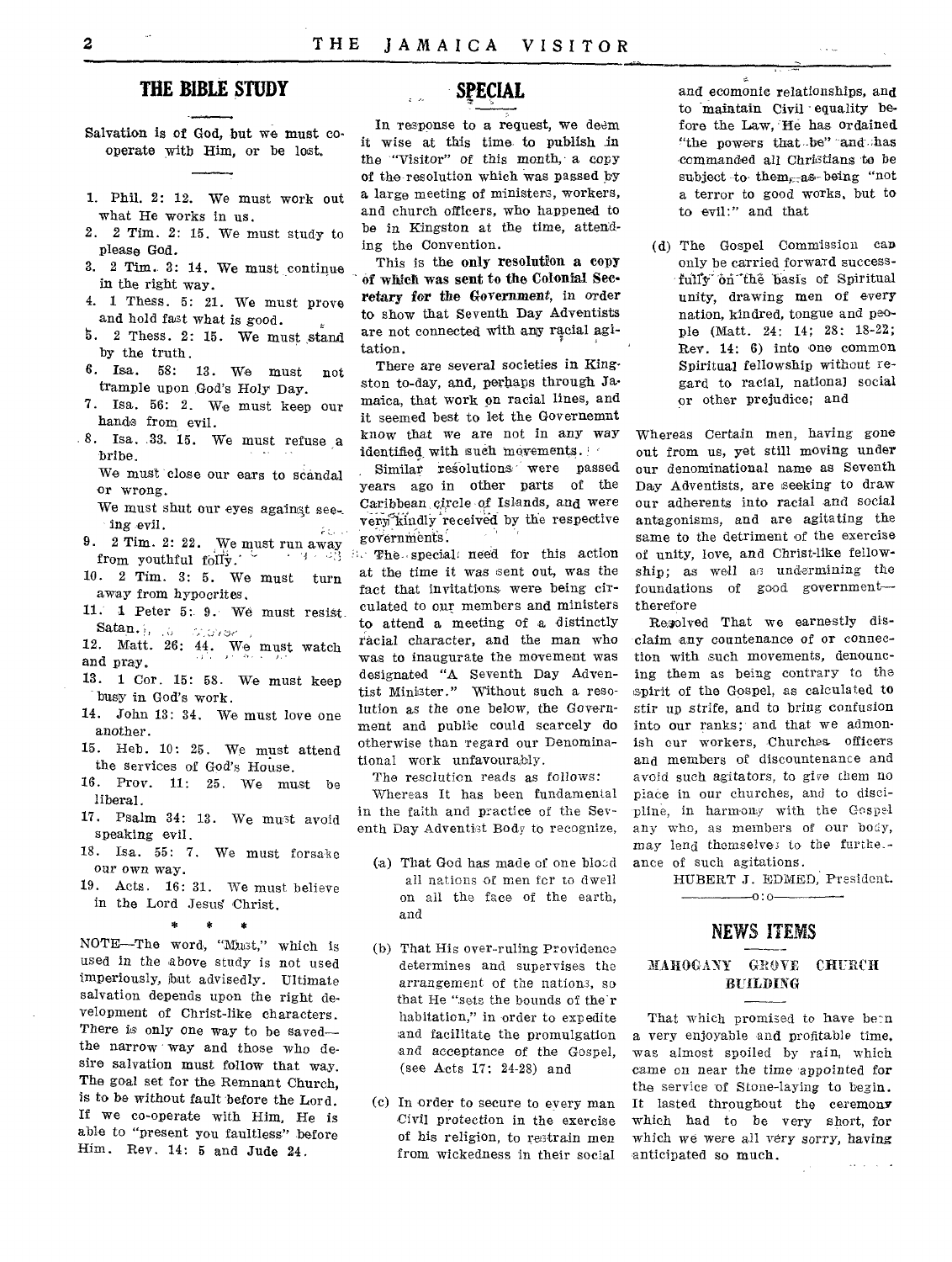**Pastors Edmed, Hall, Meeker and their wives, several brethren from Craig, Coleyville and Mahogany Grove as also the writer were present, many of them being soaked by the rain. We braved the shower, however, and pressed close to the-spot to witness the stone-laying by the President, who handled the trowel so deftly that one would think he is a first class mason. The old church building stands back upon the rocks**, **about a mile away, hidden from view by the thick forest of trees. The writer has known it for mare than twenty-six years, and also its sister church Waterloo, which is similarly situated.** 

**Notwithstanding the necessity for many interested witnesses to take 'shelter from the heavy downpour, we gathered twenty four shillings in the collection, -this lisciing supplemented by a gift from the Conference. The meeting was a pleasant one, and we felt that it was good to see so many of the brethren present who were members when the old building was started, and are still holding fast to the faith. Many who could never climb the steeps to the old church building will now have opportunity to attend and hear the Message in their immediate village. We hope for brighter days for this church, and that we may very soon invite our people to attend the dedication of the new building.** 

#### **L. RASHFOD.**   $\star$

**A very attractive and successful Harvest Festival Service was held at Spanish Town on April 20, which also drew a large gathering from the town and adjacent churches. Pastors H. Fletcher, A. C. Stockhausen. and Bra. J. W. Grounds and the President took part. The choir rendered some splendid anthems inviting much appreciation. The children gave a very sweet recitation**' **as they held their pretty baskets of various fruits, honey and eggs. Bro. Gilbert Campbell recited well. The decorations were very choice, and the exhibition of fruit surpassed our highest expectations. Spanish Town certainly deserves special mention for its production of such a program.** 

**The printing of the** Visitor is now in **new hands, and every effort will be made to issue each number on time. We are very grateful to the old printers who made strenuous endeavours** 

 $\mathbf{r}$ 

to meet our needs, but were unable; and we wish the new printers success in their endeavours to co-operate with us. \* "\* \*

**We will take this opportunity of announcing that all matter and copy for the ensuing month must be in our hands by the 12th of the month. Later copy wil either have to** be destroyed, or held **over for the fol-**

1.<br>\* \* \*

**lowing month.** 

**We desire that our church officers and the** *ministers* **and workers shall keep the Visitor supplied with reports. Let them not exceed one hundred words, unless there is special reason. Allow us to do some cutting, and remember that al) our readers like to know how the work is**  getting on in **your church, district, and department. A short report very**  often, is **better than a long, one. ,** 

**Pastor Ogden enjoyed a new experience travelling to the Bahamas from Havana. As the time came for him to** leave, **he discovered that he**  could save time **and expense by flying to his destination. So he borrowed a pair of wings, mounted up into the**  sky **and reached Nassau in a couple**  of hours. Thus modern inventions help on the work and speed up its finishing.

North Street and her Sister churches in Kingston are busy at the time of writing, with the Big Week. Bro. Hudson has distributed **hundred** of books, and at Kencot, Regent St- **and**  Rollington Pen, folks are busy trying to scatter truth like autumn leaves. Pastor B. A. Meeker is spending the **week in** Kingston, and helping with all his energy—and he has some! He took over £20 worth cf orders in three days.

A letter has reached us from Prof. Tucker, who reports a pleasant and safe journey to his home. He found Sister Tucker in much better health, her temperature normal again, and, of course, with his arrival, her spirits happy,

Our College is fortunate in some ways in having churches nearby, and a splendid font for Baptismal services. Seven candidates came over there from Campbell's Castle, and were baptized *by* Pastor B. A, Meek-

 $\blacktriangle$ 

er, on Sabbath, April 19. Bro. E. Parchment and the President examined the candidates.

The ruins of the old Porus Church building **have lately been** receiving considerable attention, and boards have been substituted for the old Spanish Nog walls. It makes us **very happy to see this reproach** to **our Cause rolled away, and** we hope the new appearance **of the building**  will mean new members, and a new revival. revival.

**Let it be clearly understood** that any movement—no matter how, or by whom it is started, that has for its foundation and inspiration a **spirit of accusing the brethren, cannot stand. The Gospel was not started on a grievance, although Jesus Christ could, rightly have filled the Bible with such. No man has ever been saved by an accusation—even a true one, much less a false one. Salvation, as Pastor Jones brought out forcibly in his recent sermon, is founded upon love to God and each other—not upon malicious misrepresentation, and false charges. Hatred never overcame one sin, never strengthened one man to meet temptation; and division never yet strengthened the Cause of God or brought it prosperity.** 

**Following the announcement of twenty-one persons being baptized in the North St. Church recently, there**  comes the cheering **report that thirtyseven new candidates enlisted within. three weeks from that service,** 

 $\mathbf{z}$  $-86$ 

**Profesor and Mrs. F.** 0. **Rathbun**  left Mandeville for their well-earned **furlough the morning following the Commencement program at the Callege. We wish them a happy time.** 

**Before leaving, we were glad to have** the counsel of Prof, Rathbun in the selection of a new engine for the school. This was ordered through the firm of Messrs Henriques of Jamaica, and delivery will be taken shortly, the old engine having completely collapsed. The new engine will have great power, and will be run at an estimated cost of  $1\frac{1}{2}d$  per hour.

\* \* Pastor and Mrs. H. **J. Edmed and**  Pastor H. Fletcher left by the s.s. "Lady Rodney," which sailed May 7. to

 $\star$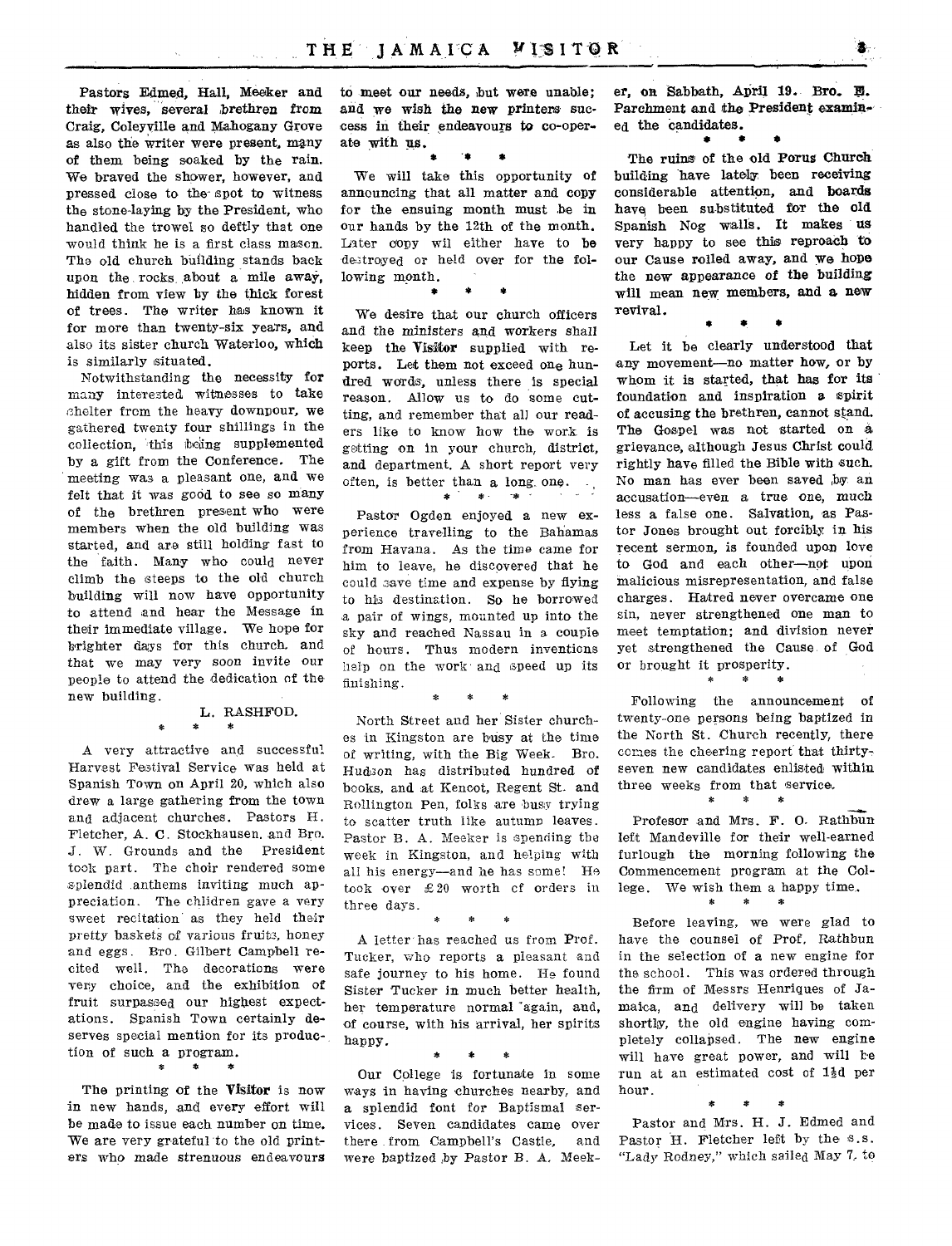attend the General Conference sessions at San Francisco. The President and his wife appreciated the many expressions: of loyalty and love which they received before leaving. They ask the prayers of all our readers, which they also will reciprocate.

\* \*

*A* meeting of all our Jamaica 5: D. A. PastOrs was recently held at the home of the President, during which a unanimous vote of loyalty to the Body was taken. A splendid photo was taken !of this Jgroup, by Mr. Elliott, of Kingston, which may be seen in the office.

Somehow our hearts feel a special thrill of joy in watching "Grannie" Oliver walk down the aisle each sabbath, and deposit her mite in the Investment' Fund' Box. Bent" with her ninety-three Year life-struggle, and feebly leaning on her stick, she brave **4,** steps: down. to this benevolence that brings her so much satisfaction.<br>But the Big Week has also drawn But the Big Week has also upon her interest and devotion. and she came in to rest from her canvassing, happy in being able to report having sold five books Grannie's example is surely worthy of the emulation of our younger members.

SWIFT RIVER CHURCH-Readers Of the "Visitor" will doubtlees be glad to hear a little news from one of the oldest churches in the Conference whose upward march was begun first under the appreciated work of Brother Mais, of Kingston, who strengthened the remaining members.

\* \* \* Some time in the month of January I was commissioned to. look after 'the. repairs of this building, which was fast decaying. The Conference generously donated a complete set of windows out of the thirteenth Sabbath Overflow. With a few available Pounds, the old mason walls were replaced by boards. When the work is completed, the building will appear quite new.

April 27, a successful Temperance Rally . was held, in aid of the Repair Fund. The choir of the Port Antonio Church rendered splendid help with. their 'music. The church building was filled to its utmost capacity, there being crowds outside, who could not find seats. Everyone left fully satisfied. The financial side was not

;so favourably impressed that they and Hector's River, we found the memdecided to sign the Temperance Pledge and abstain from the use of strong drink and tobacco.

We solicit the prayers of our brethren and sisters in behalf of this church, and that the efforts now being made may be successful.

> R. B. CAMPBELL. *\* \* \**

#### *TOURING PORTLAND*

It has been the, writer's happy privilege to pay another visit to the Portland churches. On April 2, the first call was made at Moore Park, where three good meetings were held with the brethren. One of these was a Baptismal service, at which nine precious souls made their covenant with God. The Moore Park brethren have put their shoulders to the wheel in an effort to construct a more presentable edifice in which to worship the Lord. They have been gathering stones from the river, and have several barrels broken.

We met with the Hart Hill and Swift River churches also, and spent a week-end with the Port Antonio Church, where on Sunday night we entered the water to bury six more persons with their Saviour in baptism. We give God the praise for these dear souls, who have been led to the light of Present Truth by His Spirit working through consecrated and zealous lay members.

The writer then' accepted an invitation to visit the village of Constant Spring, eight miles from Port Antonio, where a strong interest has been aWakened through Sister Gladys King's Sunday School, as reported in last number of the "Visitor," and later by the' help of Bro. Cousins, as Leader of the Y. P. M. V. Society of Port Antonio. God is only waiting for the Young People to place themselves on the altar of service, to pour out His Spirit upon them and crown their efforts with grace and blessing. "The Lord has appointed the youth to be His helping hand.' Testimonies, voi. 7, page<sup> $464$ </sup>.

A pall of sadness hung over the Part Antonio Church on Sabbath owing to the death on that morning, of Sister Eleanor Hall, who has been with that church for fourteen years faithful in spite of many difficulties. Her husband and eight children who remain have our deep sympathy,

the only objective, and many were At Sherwood Forest, Manchioneal, hers of good courage. One more per-SOn was baptized at Hector's River.

ALLAN E. STOCKHAUSEN



Churches that have adopted' the Plan to have a ten-minute missionary service each Sabbath, betWeen the Siabbath School . and the preaching service, are finding it a great help in the matter of securing reports. Solomon the wisest man said: "there is a time for every thing under the sun." If our churches are to render reports of missionary activity, surely there, 13 need of a time to be given for the gathering of the reports from the members.

It has been found after much study that the plan of reporting weekly is the best.' The time best suited, to the members is just- following the Sabbath School. The missionary leader and secretary should take charge of this service. Care should be taken that there is no confusion. The members should be instructed to sit quiety, and writ until this missionary service ends before moving about er changing seats. There should always be reverence in the house of God.

Even this ten-minute "service must be planned beforehand, if it is to be a success. The, leader must so condense the program that the meeting will not run over the time allowed, EVERY THING THAT IS DONE MUST BE SHORT AND TO THE POINT. The first Sabbath missionary meeting will- furnish opportunity for more extended study of plans. If a special campaign is 'on, a special meeting should- be called so that plans mar he laid to do the work accept ably -to God.

#### *BIG WEEK*

If you have had a part in the BIG WEEK Campaign you will watch with interest the reports from the various churches. It is our intention to publish in the *Visitor* the names of the churches that have reached the goal of two books per member. Look for your church in the list. If you can not find it there, I am sure you will be sorry. How we wish that there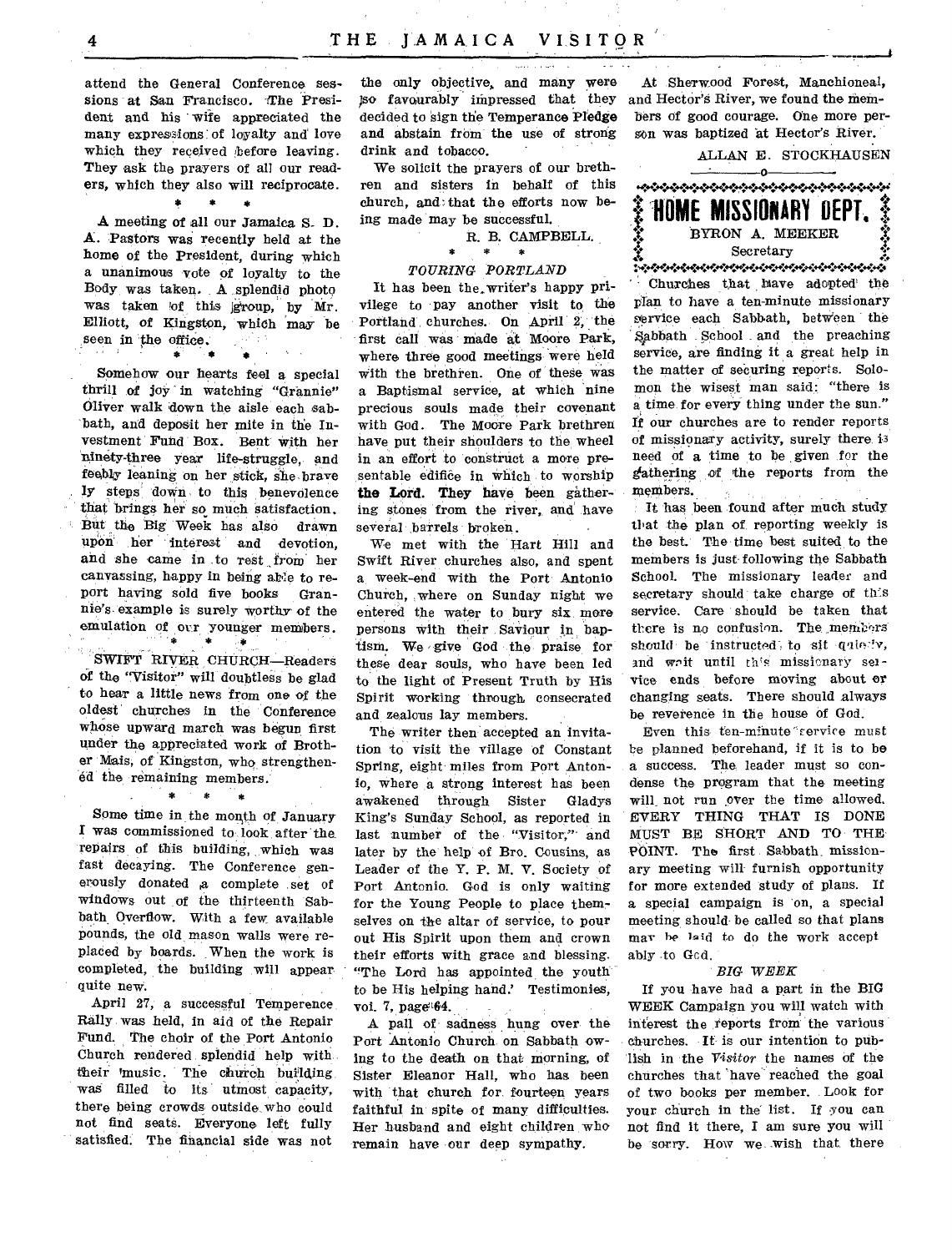**could be some way of appealing to all our people, so that they would willingly unite to do what they can. Many are doing this, and I hope that you are one of the faithful company who "attempt great things for God, and expect great things from God."** 

**B. A. M.** 

1 : *Missionary Volunteer Dept. 3: .* **BYRON A. MEEKER.**  Secretary.  $\ddot{\ddot{\psi}}$  . •  $\ddot{\psi}$  :  $\ddot{\psi}$  :  $\ddot{\psi}$  :  $\ddot{\psi}$  ,  $\ddot{\psi}$  ,  $\ddot{\psi}$  ,  $\ddot{\psi}$  ,  $\ddot{\psi}$  ,  $\ddot{\psi}$  ,  $\ddot{\psi}$ 

My heart has ever been young, **and**  now that I have **been asked to foster**  the Missionary Volunteer work in the Jamaica Conference, **I feel a** thrill of new life. There is something about contact with young people that inspires. To some extent we live our lives over **again as we live with the youth, and** face the problems of life with them.

The mental, moral and physical development of our youth, are the objects toward which we must press if we meet the mind of God.

True education consists in the restoration of the image of God in man. Youth is the time when the moulding process is most effective. The home has a greater duty to perform. Parents have sacrificed much for their children, **but they must** not stop short of doing all they can do in giving them the chance to develop Christian character. The home ,the school and the church, are to work in harmony, for the restoration of the image of God in our youth.

It is needless to say, that the cause of God is suffering today because of a lack of the proper development of the youth. Our young people must sense more fully the need of preparation in every calling of life. For are they not to represent "Him who doeth all things well?" Nothing but the best will please the Master whom we serve, if we are His.

#### ૱૱૱ૡઌ૱૱૱૱૱૱૱૱૱૱૱૱૱૱૱૱૱૱૱ *t Sabbath School Department •*  4• . MRS. **H. J. EDMED. •:+4••:•+•:••:•••••::•••:+•:••:•••:...:••:»:•.» 1•4••:••):-.1**

**We have made a start on another year's record, and we are encouraged with the progress that the report of**  the first quarter of 1930 reveals.

More **of our schools have been aiming to reach the Daily Study and Perfect Attendance goals, and many of those who have been working to this end have increased their number of Honour Cards, so that we have issued almost 200 more than for the closing quarter of 1929.** 

**Notwithstanding the depression in**  some sections of the Island, our weekly offerings and the Thirteenth Sabbath offerings show an increase over the previous quarter. But there is a decrease in the Birthday and Investment gifts. We have had our spring program in the schools throughout the Island, giving all an opportunity to make a fresh investment for 1930, so we are hoping to see this fund greatly increased in the coming quarters. Little London got ahead and during March made some investments. Other interesting reports have come in. At North St., Kingston, an excellen program was renedered May 3, and at Kencot and Port Maria also. Lock out **for** more details in the July *Visitor.* 

Two more schools have reached the standard for the Pennant. These are Old Harbour and Axe and Adze. The Sabbath School Deportment offers its congraulations to these. We are sorry, however, that Hart Hill, Darliston, and White House, have lost theirs for the past quarter; but we believe they will not rest until they merit it again. Our Penant schools now are:—

Kencot Beeston Spring

Porus Spring Garden Old Harbour Axe and Aze.

Another encouragnig item is the organization at Higgin Town, of a new school, with a membership of 46, the result of the evangelical efforts of the lav members of Erittenville Church, supplemented and completed by a course of meetings recently conducted by Pastor S. U. Powell. Pastor Powell writes that weekly and 13th Sabbath goals have been set, and that the interest in the Daily Study and Perfect Attendance goals, is good. These are cheering words from a new company.

#### *STATISTICAL ITEMS.*

**No. of Schools, 91. Membership 4,316. Twelve-Sabbath Offerings, \$969 56. Thirteenth Sabbath Offerings \$342.31. Investment Offerings** \$49.30. Birthday Offerings **\$9.03.** 

**No, Honour Cards issued, 637.** 

**No Book Marks merited, 56.** 

**May each new quarter show an advance in our Sabbath Schools in Jamaica.** 

#### *FOR SUCH A TIME AS THIS.*  **M. V. P. B. Kelly.**

**"And who knoweth whether thou art come to the kingdom for such a time as this?"** 

We are all conversant with the **circumstances that cluster around these words. It was a time of crisis when God's people, and His glory**  were **at stake. The intercession of Esther, the queen, seemed to be the**  only way of escape.

In such **crises there are always those who are** content to **remain neutral.** Esther was **so, inclined, but the**  word came to her **from Mordecai, "Think not with thyself that thou shalt escape in the king's house more than the Jews; for if thou altogether**  holdest thy peace at this time then shall there arise enlargement and deliverance to the Jews from another place; but thou and thy **father's house will** be destroyed, and who knoweth whether thou art come to **such a time**  as this?"

To-day a similar crisis exists. **Satan** and his emissaries **have the**  church of God confused. **God's people, and His Name are at stake and there are those** who instead of working and planning to build up and strengthen God's church, are content to remain neutral.

Let such remember that we can take no such stand in the Cause of God. Jesus Isaid, "H6 that is not with me is aaginst me, and he that Pathereth not 'with me, scattereth abroad."

However, there are **some, yes, many**  who are firmly planted—altogether unwavering, refusing to be **tossed**  hither and yon. To such the words of the Saviour are addressed,— "Strengthen thy brethren," for, "Who knoweth whether thou art come to the kingdom for such a time as this?"

Thank you, Brother Kelly. It does our hearts good to hear our young Missionary Volunteers speak in such strains, and to see them stand up for Jesus. We like the chivalrous ring and loyalty in these words.

 $\star$  $\rightarrow$ 

 $\mathcal{H}$ 

**Ed.**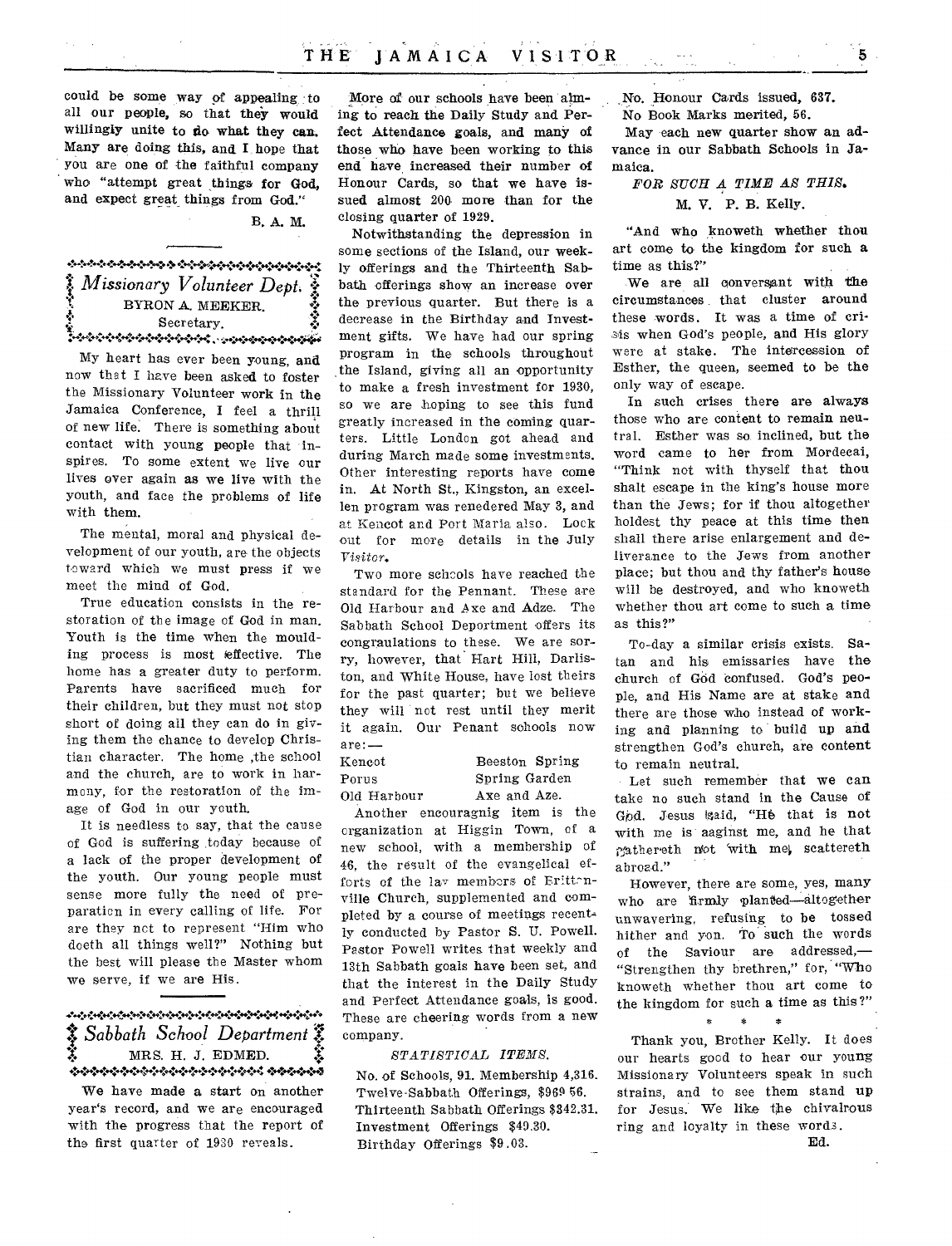# *YOUNG PEOPLE'S PAGE.*

### **WHO'S WHO.**

### **Lefevre.**

Lefevre, a native of France grew up to be One of the greatest scholars of his day. A devoted and sincere Papist he was, a man to whom there was nothing as dear as the Catholic faith. He had spent a noble and useful life, and as he drew toward the evening of his days a change was to come about in his religious ideas. He was a professor in the University of Paris where for many years he imparted' to `his students the knowledge he had gained as he delved into the many branches of learning. The strong desire came to him one day to write a history of the saints and martyrs; and while in the course of this great literary task, he turned to the Bible with the idea of gleaning from it some facts that would help him prepare his history. As he perused the precious book, the Spirit of God shed light on its pages; and before he knew it he became enraptured over the truths which made an indelible impression upon his mind. He set aside the work he had begun, and started a scrutinizing study. of the Word of God.

Justification by faith seemed to be written in bold relief upon his consciousness as he read the precious pages of the gospels. An irresistible passion stirred his inmost soul for -the' thousands whom, he knew were still-in ignorance and error, and he began to tell others of a better way than Rame had taught. Before Luther had begun to sound in clarion tones the message of "Justification by Faith" in Germany, Lefevre had written: "It is God who gives us by faith, that righteousness which by grace alone justifies to eternal life."

He had a great influence with his' students. They all loved and, respected him. They listened with eager hearts to his words, and many of these after their Master ,had passed on to the Great Beyond, were to carry on a work of reform more extensive than Lefevre himself had accomplished. Many of them who once would have become frenzied at one word spoken against the Pope, under the ministry of their Master, accepted the Reform Faith. In fact, while Lefevre carried

on his work in a private way, Farel, one of his student converts, made 'a public proclamation of the truth.

The reformation in France through these instrumentalities, made quick progress; but a wave of persecution bore down upon the movement that almost stultified it.

Lefevre had, a burden on his heart for the common people to be privileged to read the Word of God for themselves in their own tongue. He therefore undertook to translate the New Testament, and it is more than a coincidence that about the time Luther was issuing his German Bible, the French New Testament was published at Meaux. Lefevre spent every energy and means to scatter copies of his Testament among the hundreds of hungry souls in that town. With joyful hearts they received them, and it was not long that a reformation of life and ideas was seen among the people. The influence , extended to other places; and now the Papal leaders determined to put a stop to this work. The stake was prepared, and the French reformer was called upon to either stand by his convictions and die, or recant and enjoy the liber'y of the State. The hour of great test had come for a man who was ever courageous and loyal in promulgating the truth which God had imparted to him. Sad to say, Lefevre chose the easier path; but his recantation only caused others whom he had converted to go forth dauntless'y to advance the work of reform, many of them paying the penalty of death.

Dear young people where Shall you stand in the last great conflict? Will you spend almost a whole life of devoted service to the Master, and when the acid test comes deny your faith? To-day we honour those who stand for truth in times of peace, but greater honour to those who will be unflinching in their trust and confidence, Who will die rather than disobey the dictates of their consciences.

R. HARRIOTT.

#### NAMES OF YOUNG PEOPLE AN-SWERING QUESTIONS

Patricia Brown, Catherine Dunbar, L. Anderson, Thelma Wood, E. M. Dunbar, Una Johnson, Oliver Fletch-

er, Vashtiana Oliver, Graviel McIntosh, Melford Reynolds, E. J. White'and Earl Fletcher.

#### •ANSWERS FOR MAY

1. Jesus was-the greatest descendant of Rahab the Harlot Matt., 1: 5 verse 1.

2. The Manna ceased at Gilgal, Joshua 5:  $10-12$ .

3. Balaam the prophet received the Conviction that he would not inherit the kingdom: Num.  $24:17$ .

.4. Jesus "lead captivity captive" at His ascension. Ephesians 4: 8. • ' ^ 5 Seventh-day Adventists received the; Sabbath, truth through Rachel Preston a' Seventh-day Baptist.

#### QUESTIONS FOR JUNE.

1. What devoted Christian of apostolic times was able to say, "Be ye folloWers of me?"

2 Before sin entered, who were the archangels aboVe the mercy seat in Heaven?

3. Give. a verse of Scripture which proVes that God the Father recognizes Christ as a member of the Deity.

4 What mountain cleaves asunder as the New Jerusalem descends at the end of the Milennium?

5. How do you explain the wordsof Jesus found in Matt. 16: 28, and in what other places of the gespels does this statement of Jesus appear?

#### NAMES OF LITTLE FOLKS ANSWER ING QUESTIONS

• Edgar. Bennett, Lowie.Benett, Lenn Bennett, Aston. Davis, 'Una Johnsen, Ruby Johnson,, Adella Cleaver,, Sylvia Clarke, Gloria Hope Newman, Monica Robinson, Patricia Brown, Beryl Chin, Daisy Stewart, Lucille Jones, Elizabeth Tulloch, Urselena Langley, Erie Plummer, Eudora Weber, Roy Crosbie, Carmen Bradshaw, Aston Oliver, Ena Henriques, Kathleen Brodie, Islo Linde, Marion Brodie, Veta Henriques, Vivia Henriques, Cinderralla Oliver, Wilbert Oliver, Vashtiana Oliver, Luna Davis, Willie Fletch er, Floris Green, Leslie Weir, Linneth Weir, Ruby Weir, P. B. Kelly, Charles Morgan, Luther Arthur, Floris Green, Luther Morgan, Ethel Morgan, Arthur-Morgan, Hilda Reid, Clare Stern, Graviel McIntosh, Melford Reynolds and Melvin Reynolds.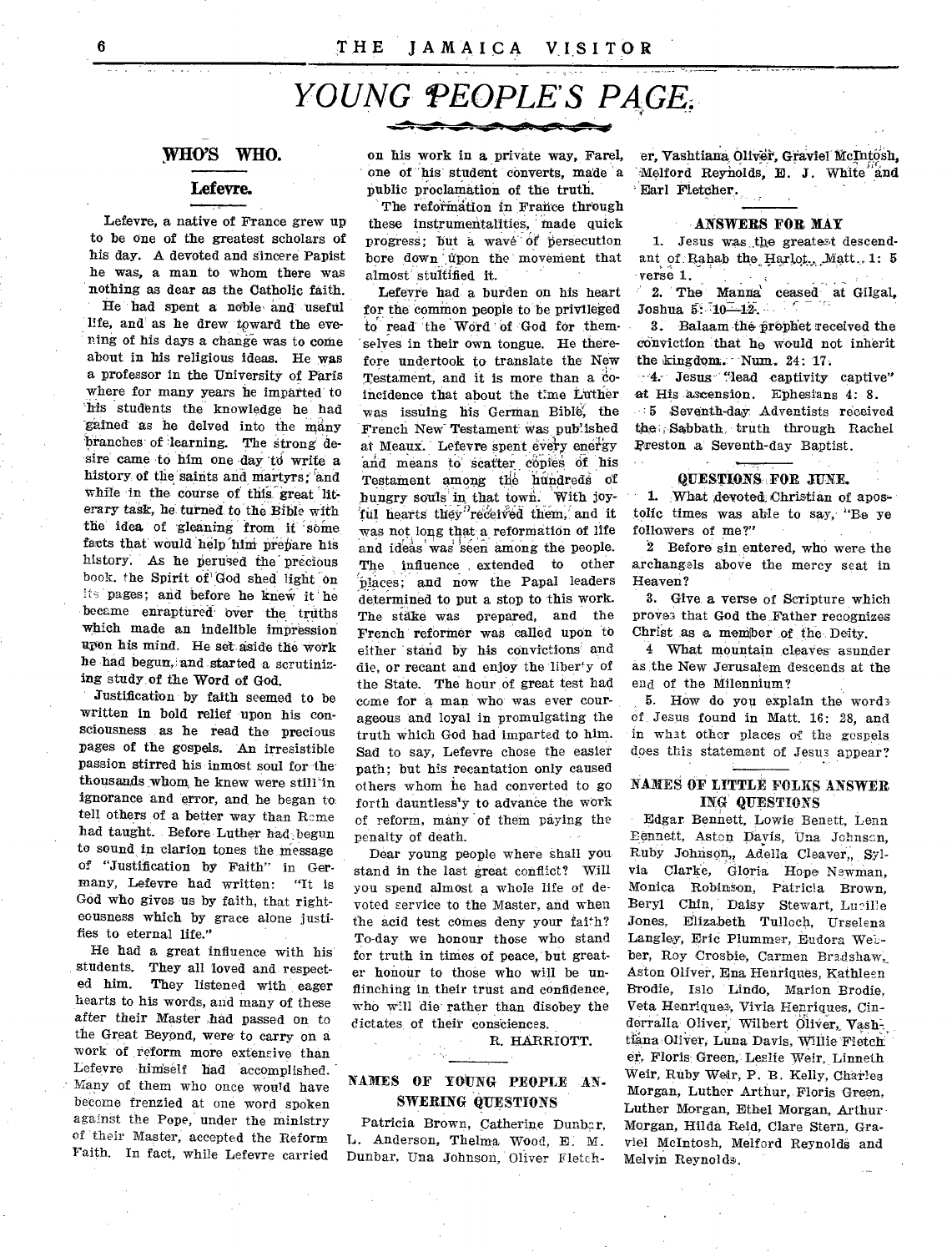

Thursday, May 1, was Commencement Day. The work of days of busy preparation gave the Chapel and Library and other-apartments the appearance of some great event, with the festive decorations and the displays arranged so that visitors might inspect the work that had been done.

In the -Library was a really grand display. Entering the door, rows of stands filled with garden produce met the eye. In a warm climate like Jamaica's, one scarcely expected to find huge cabbages tempting carrots, egg fruits, potatoes, and' many other vegetables that looked so fresh and crisp that they might have been grown in the coldest of countries. Yet the room seemed to be filled with them. But on the left, the sheet metal industry displayed the fruits that grow from the deft hands of this department. It wa sa very good exhibit. On the right, furniture made from local woods tempted the buyer, and delighted 'the eye. The Bakery maintained its reputation for good white and brown bread. One always eats that bread as if it was cake—it is ao sweet and palatable. But the bakers had a hard time competing with tile Domestic department with its many and varied cakes and sweets.

Someone said that the men who marry the strdents that turned out such apetizing viands would surely be fortunate. But one section deserved special mention, had we lieen giving prizes, viz, the Artist's corner. The Dog's Head, so realistic, naturally attracted the eye. Then came various landscapes and faces, all of which showed that we have in our school a fine art teacher, and students who are capable of producing splendid pictures.

The decorations were tasteful and attractive. The Class 30 Motto, being set in a bed of leaves, interspersed with Gladiolas—the class—flower, was surpassingly tasteful, the motto itself —"Because of Him," with the dimned picture of our Saviour, quietly and softly in the background, attracted great appreciation, and was calculatea to seal its. impression indelibly upon each mind.  $\sim$  $\sim$   $\sim$ 

We warmly congratulate those whose labours produced such a display. But the program gave a refined setting to the whole proceedings. Many had come many miles through the pouring rain to attend this, but felt well repaid for the trouble and the soaking. The chapel- was crowded, the students occupying rightful prestige -on the platform seats. In the midst of the one hundred students were the Faculty, and school Board, Prof. \_Crawford, who is acting-principal, in the center, with the President \_of the Board, who occupied the chair. The chorus and solo singing were excellent, and the pianoforte, under the ekilled. hands of Mesdames Harrison and Meeker, charmed and thrilled the audience.

The addresses of the Class, which occupied seats in the front, ranked high among those of such occasions, and brought much :satisfaction to an appreciative audience.

Seventh Day Adventists may feet proud and thankful for the possession of a College that ean produce such standards of achievement from its students. • And the Class itself may live in the assurance that if they keep their feet on the high platform which they have reached, and advaree steadily, there is a path before them. into which the Lord will lead.

The program was as follows :-

#### *PROGRAMME.*

Precessional :........ Miss R. Harrison Invocation: ........ Prof. F. O. Rathbun Chorus...."Great is the Lord." By A. J. Boex.

Salutatory and Class History: Miss A. Shaw

- Vocal Duet: ........ "My Faith Looks up to Thee"........Mrs. Meeker and Miss Harrison
- Poem: ............ "Ideals".... Miss S. Young
- Chorus: ........ "How Sweet the Name"

By Shelley

- Oration:.............."Because of Him" Mr, U. E. Morgan
- Vocal Solo: ............ "How Lovely are
- Thy Dwellings"........Mrs. Meeeker. Valedictory: ............ Miss V. Ebanks.
- Piano Duet: ............ "Liszt's Hungar-
- ian Rhapsody"............ Mrs. Meeker and Miss Harrison.
- Commencement Address: ...............Elder H. J. Edmed.

Mixed "Softly now the Quartette ... . Light of  $Day''.$ ... . By Gottschalk

Presentation of Diplomas: Chorus: ................. "Father O Hear Us" By H. R. Palmer.

Benedittion:

*CLAS'S* ROLL—Vivia A. Ebanks, Amuthal A. Shaw, Stella L. Young, Uri E. Morgan.

CLASS MOTTO ."Because of Him"

CLASS FLOWER—Gladiola

CLASS COLOURS—Old Rose and Silver.

Herbert J. Edmed.

Our Harvest Festival came off on the last Sunday in March, but 'quite unlike those we have had in the past. At this Festival, no food or any article was taken to the church for sale. Envelopes were given out weeks before so that the brethren did all the selling at home and brought in the cash 'on the Sunday'-mentioned above for which date a spicy programme was prepared and rendered by the children and choir.

At this meeting, we got in Four Pounds one shilling, which was the highest sum we have ever gathered. The visitors seemed quite satisfied, and above all, the brethren felt that this way was more in harmony with the Master's mind. It omitted many features—viz, the market appearance in God's house, the bartering that generally goes on in the church yard for the highest price, and also the aptness to lose the good impressions from the sermon, which is always the outcome of the sale afterwards. We gave serious thought to the Master's words in Mark 11: 15-17.

Newell Church, L. G. Mulling\*

\* \* \*

We are glad to report that we are on the way with our new church, as our membership has outgrown our precent one. We have held three baptisms following each other quickly, and we are exposting another soon. The success in soul winning is due we suppose, to the efforts of Elder H. P. Lawson who stayed with us during his wife's illness. We hope the good work of soul winning will continue.

L. G. Mullings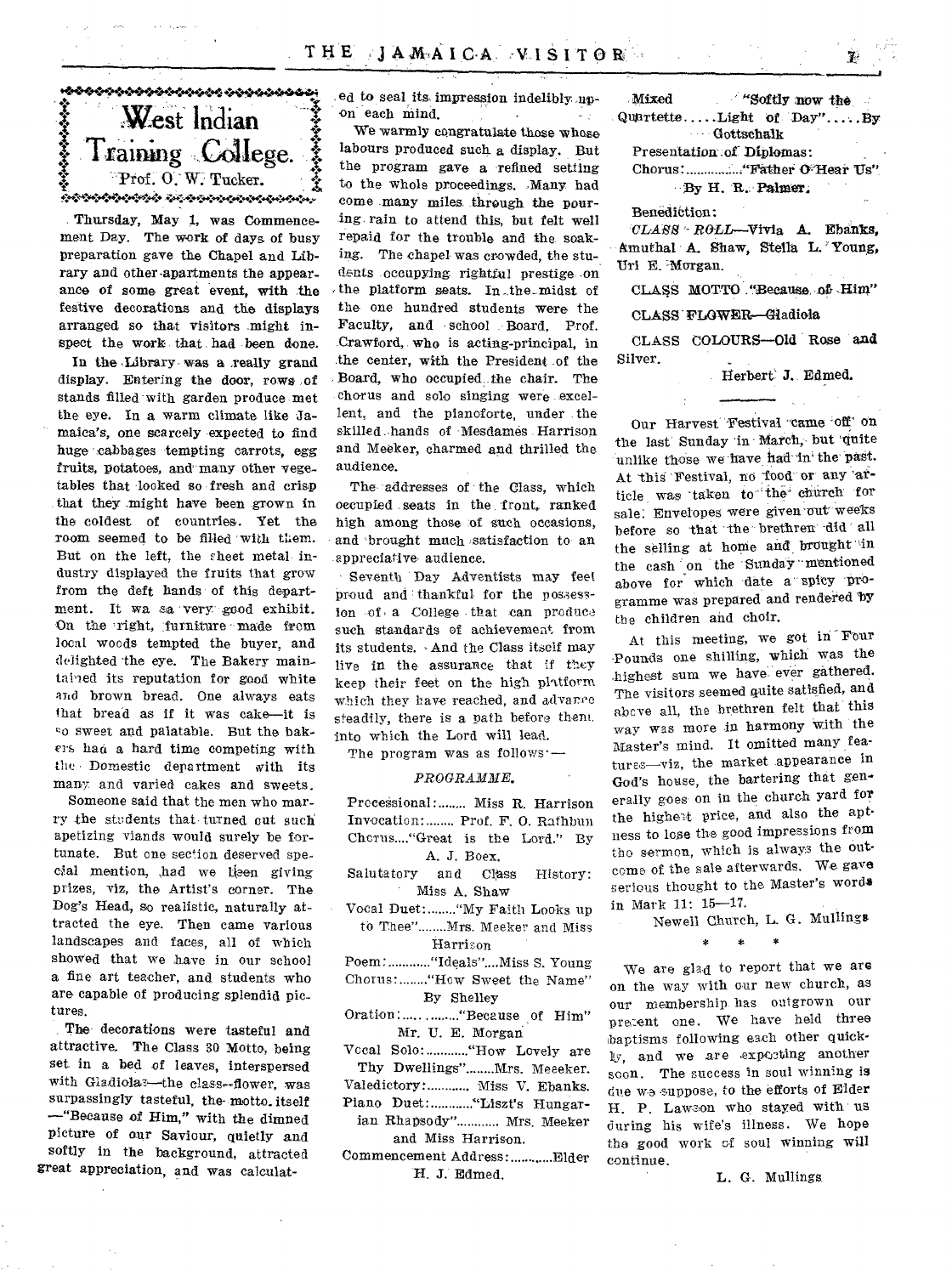

Hello, Colporteurs! Greetings to you. I hear you are meeting plentiful show ers—I hope of both kinds. Wet weather used to be my harvest time, for I always reckoned to find my clients at home in wet weather. I never complained at the rain, for I usually found that if I could smile as I stepped into their homes dripping wet, they began at once to take an interest in me, and if I still smiled and reminded them that after rain comes the harvest, they seemed cheered into giving an order.

As long as the rain continued, my clients seemed willing to listen to my canvass. Fine! But I always endeavoured to time clinching the order when there appeared a rift in the cloud, and there was a holding up. That was my opportunity, and found it wise to time my canvass so that I handed my prospectus for them to sign just as the sun seemed to smile at them. That too, was my opportunity to move on to the next customer.

Pastor B. A. Meeker accomplished a stunt the other day. He had been working on his Big Week pledge, and had to wait an hour for a train. To make it short, he popped by chance into some shops nearby and before the train whistled its triumph, took orders for sets of small books, valued at 38/-. This brought his total up to £24. 6. 6 while helping the Kingston Churches. His personal Big<br>Week will come when yours is Week will come when yours is<br>here. That reminds me that reminds me the colporteurs set their date for B g Week work at June 14 to 21. There was a *twist* of wisdom in this selection of dates, for June 22 is the longest day in the year, so the Colportears' Big Week promises one of the biggest days, in which to secure the biggest *lorders* in the biggest Big Week, because it carries the biggest strength of sunshine. What could be more appropriate?

Selling our literature is the biggest side of our evangelism. Medical Missionary work convinces that we MAY BE the people. Evangelical preaching is quick and often transient in its effects. But those books! So silent, yet so loudly do they speak. A man I am acquainted with once bought a book. When delivery came, he glanced at the preface, read a sentence, and placed the book on the shelf. "Are you going to read that big book, Charlie?" the feeble, half jeering voice of his wife enquired. He was a bit of a coward, and half entering into the spirit of his wife, replied, "Someday, when I am sick, and want to pass the time away, I may look at the pictures." An hour later his wife saw Charlie go to the shelf, take hold of that big book, turn leaf after leaf, and then pause and read. This time he seemed deep in thought, but the book went back to the shelf, until it was about bed time, when he said, "Wife, I saw something about locusts, and the end of the world, and I feel a bit curious to see what it says, for you know we save had so many locusts lately. Passing the book to his wife, who was the best reader of the two, she began to read. The signs of the times, as they were explained in that book held them spell bound, and the clock struck, eight, nine, ten, eleven, twelve, one, two. "Dear me," said Charlie, "I haven't heard the clock strike once, and I feel I could read that book instead of sleeping tonight. It seems to wake me up." But they went to bed to sleep. Charlie tossed and tossed as the words of the book kept running through his restless mind. Quietly he arose and read, and reread, and then crept in to try again. But slumber was far away. The lines of that book—"Remember the Sabbath Day to keep it holy."—"The seventh day is the sabbath of the Lord thy God," and "Christ is soon to come" ware becoming living realities in his mind, and he could not sleep.

The morning dawned and found the book—not 011 the shelf, with covers closed, but on the table, open. And both wife and husband kept glancing at the pages they had read ,until breakfast food refused to be swallowed. "You are not eating, Charlie, what is the matter?" "Its that book. It has changed my interests, and today I want nothing but what is in that book." And the days and nights went by. The Colporteur was plodding around the town calling at many homes, oblivious of the heart strings

that book was pulling, until the bright Sabbath Day dawned when the three met in a quiet little country chapel. It was the Sabbath Day. The book had changed the hearts of two agnostics, who now rejoiced in the silent, yet loud speaking message of the book. Years after, I talked with them about that book, and with tears of earnest rejoicing Charlie's lips pronounded sweet 'benedictions on the silent pages.

 $\mathbf{x}$ 

This is no far-fetched picture. It is a real picture that is being duplicated in hundreds of languages in every nation; and you, dear boys, are creating the scenes each day. Your labour of love is not in vain in the Lord. But remember that your BIG-GEST DAY which you have dedicated to God in your Biggest Week. swells into a majestic greatness which you can never measure, even in eternity, as it draws its biggest gains in souls won for the truth and. Kingdom of God.

Say, we are not wondering whether you will reach your goal. We know You will, because Colporteurs are the men that win.

 $\mathbf{R}$ 

 $\mathcal{R}$ 

H. J. E.

## **LEADERSHIP**

 $-0:0-$ 

"There is no escape. Death to self precedes all succesful leadership."

"A leader is one who sees the way, who goes ahead, and who gets others to follow him. We cannot get others to do what we do not do ourselves, and we cannot ordinarily get others to go farther in any course of action than we go ourselves."

"A man who seeks prominence is not a leader; a man who seeks results is a leader. A demagogue 's not a leader. A statesman is a leader. ............... Those men are missionary leaders who are willing to efface themselves for the sake of the kingdom of God, willing to suffer anything so long as the great cause is advanced, who do not count personal plans when they interfere with the plans of the kingdom of God."

"Work with people whom you are trying to develop. To see you do the

 $\therefore$  (Centinued on Page 10.)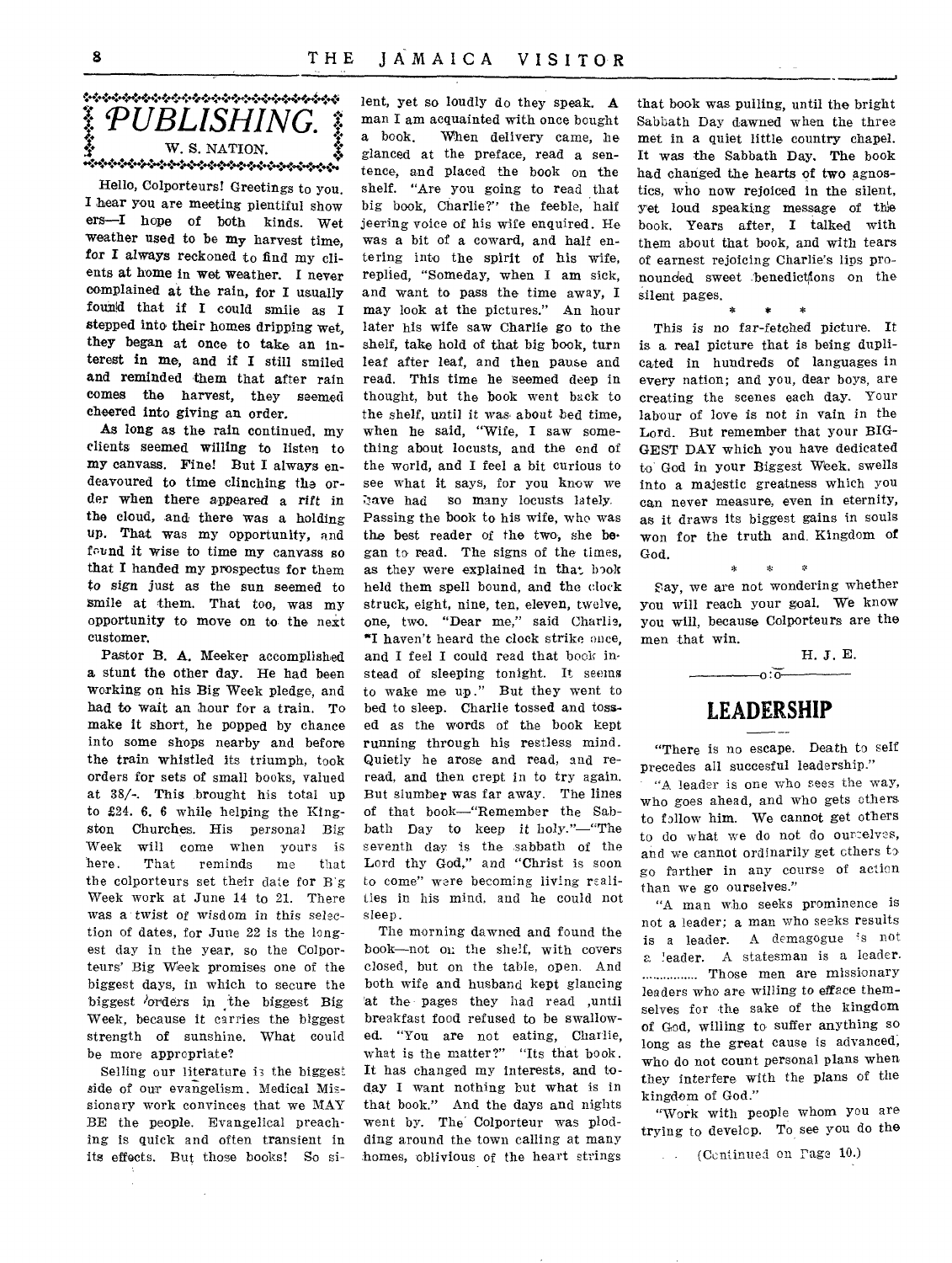#### $\mathbf{T} \times \mathbf{H}$   $\mathbf{E}$  of  $\mathbf{J}$  A  $\mathbf{M}$  A  $\mathbf{I}$  C  $\mathbf{A}$  ,  $\mathbf{V}$   $\mathbf{T}$  S  $\mathbf{I}$  T O  $\mathbf{R}$

# *LITTLE FOLKS CORNER.*

#### My dear Little Folks,

How the time runs away! Here we are in the half-year month of June! You are all growing so fast too, and so many other Baby little folks have come along this year, and the family is growing so large. How nice it is to have so many little brothers and sisters!

I am in America now, attending the great meeting of the General Conference. Such a big meeting, it is! I will have lots to tell you about when I return to Jamaica, wont I ?

When I was out visiting the other day, Tommy came running in from school saying, "Mamma, I have lost my hat." Poor boy, he was quite excited about it. So to help him forget his trouble I told him of one of our missionaries who once had his hat blown away when he was travelling in a train, and he had to send seven hundred miles for a new one, and he had to go without one for six long weeks. By the time my story, was finished Tommy's brother came in to say that the hat had been found.

Most of us wear some kind of a hat. The girls always want a pretty one, and some of them do look quite pretty, dont they? You know that people of, different nations have what seems to us to be such funny ideas as to what kind of a hat to wear. I expect you would laugh if you saw some of them. Many years ago English ladies used to wear what looked like a large basket of flowers and fruit on their heads. The flowers and fruits were made of cloth and wax. Another time they wore large bunches of ostrich feathers that stood up so high that they had to stoop to get into the house doors. Today, the ladies in Wales wear a hat that looks like a short chimney with lace around. The rim is very wide, too. In South Africa, the natives pull a little carriage called a jin ricksha. They charge sixpence to pull a person about a mile in one of these. To attract customers, they dress themselves up very strangely. One that once pulled me along wore two polished horns of a bullock, fastened on each side of his forehead, 'so that they looked as if they grew there. Then he had feathers of many colours stuck in his hair,

and bands of pretty coloured beads round his forehead. Round his neck he wore large beads, animal's teeth, and seed pods, which he also fastened round his arms and legs, so that when he ran they rattled and made a great noise. They look like a man with horns and feathers. When they run, they each try to make more noise than the others who run the same carriages.

Some of the African girls draw their little short curly hairs together in bunches, and thread a string of beads on them, so they hang down like tassels all round.

In Korea the ladies wear hats made of straw, which are very large. Some of them nearly a yard wide. There is a rim at the side that makes the hat look the shape of a large cake tin. They have long strings that 'tie the hat down the side to a button in front.

The Bible says we are all soldiers of Jesus, and we must wear a helmet —not a helmet like men wear in Jamaica, or like the soldiers wear on the battle field. But a helmet of salvation. That means, our minds must be yielded to Jesus so that we know He is our Saviour and we are His dear children. when we wear that head dress, we will know that He helps us in trouble, and gives us victory when our enemies treat us badly, when temptation comes and we look to Him for aid. It will make us always happy and good. Whatever earthly hat we may wear, we must always see that we have the helmet of salvation, wont we?

#### H. J. E.

I must tell you a little story about a little girl named Beatrice, who was a little girl when I was a little boy. We often played together those days. Her mother died when she was a bahy, and her sister Maria used to take care of her while her father was teaching in his large school. He was a quiet and good Christian man, whom everybody respected very highly. Sometimes he preached at the village church, and the little children loved to hear his simple talks.

But poor little Beatrice was net strong, and as she grew up she became a great sufferer. It often made

#### $\mathcal{F}_\sigma \mathcal{L} \subset \mathcal{O}(\mathcal{E}^{\mathcal{C}})$  , to be a

her feel sad that when other children went out to play she could not join in the fun with them, because she always loved to make others happy. However, when the kiddies were weary, or the days were too wet to go out in the fields, she would get them into her . room and tell them stories and teach them to work and make pretty things. Every week she gathered the, boys and girls together, and they had to bring in bunches of wild flowers, and then they would make them into little bunches, tie a pretty text card on to them, and then go to the beds in the hospial and give each patient one. As they gave the flowers, they would say. "May Jesus soon make-you better." The sick people used to love them for it, and often the little texts brought comfort to them in their pain...

Beatrice would also make little socktes and dresses for the children's dolls, and little cloth: balls, for the boys. She would get people to give her old clothes for this purpose,.and she was kept busy all day trying to do something to make someone happy.

One. day, she began to suffer more pain, and the doctor came and looked very sad as he told her papa .that Beatrice had a disease in her spine which could not be cured., "She may live a long time" he said, "but she will have to lie on her back perfectly still."

Papa turned away to hide the tears that started "down , his kind face. Maria had to go upstairs to another room to sob out-her sorrow. Friends soon heard of the doctor's verdict, and the whole village became sad and quiet. But as they came to sympathize with the family, Beatrice would say, "I must try and do something for Jesus while I can, and He will give me strength and 'grace to be happy in my suffering." She never gave way to despondency, and when I went away to Africa, her kind, hopeful letters often led' me to do 'right and to serve 'Jesus.

As she heard of people in trouble, or suffering, cr sad, she would' study the Bible for the promises of God, and send them some in a little letter, and she never ceased her work of loVe for the people in the village.